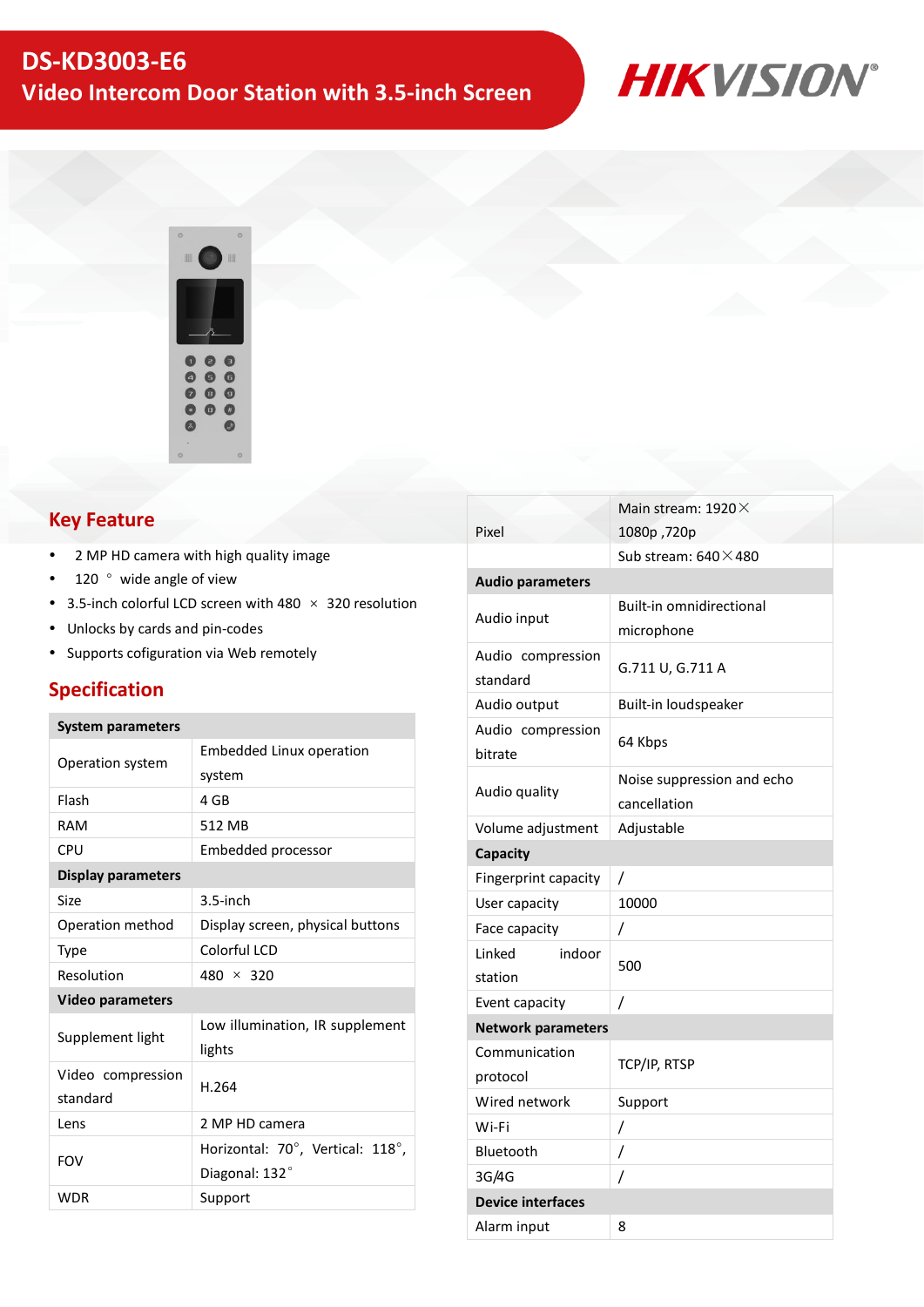# **HIKVISION®**

| Network interface         | 1 10/100/1000 Mbps<br>self-adaptive, RJ45 analog<br>interface |
|---------------------------|---------------------------------------------------------------|
| <b>TAMPER</b>             | $\mathbf{1}$                                                  |
| Exit button               | 2                                                             |
| <b>RS-485</b>             | $\mathbf{1}$                                                  |
| <b>USB</b>                | 0                                                             |
| Wiegand                   | $\mathbf{1}$                                                  |
| TF card                   | /                                                             |
| Alarm output              | $\overline{2}$                                                |
| Lock control              | 1                                                             |
| Door contact input        | $\mathfrak z$                                                 |
| Power interface           | $\overline{1}$                                                |
| General                   |                                                               |
| <b>Button</b>             | 14 physical buttons                                           |
| Installation              | Flush mounting                                                |
| Indicator                 | I                                                             |
| Weight                    | Without package: 1.05 kg                                      |
|                           | With package: 2.166 kg                                        |
| Protective level          | IP 65                                                         |
| Power<br>supply<br>method | 12 VDC                                                        |
| Working                   | -40 °C to +55 °C (-40 °F to                                   |
| temperature               | +135 $\degree$ F)                                             |
| Working humidity          | 10% to 95%                                                    |
|                           | 357.3 mm $\times$ 124.3 mm $\times$                           |
| Dimensions                | 55.3 mm (14.07" × 4.89" ×                                     |
|                           | 2.18"                                                         |
| Battery                   | 7                                                             |
| Power supply              | $\leqslant~$ 10 W                                             |
| Application               | Outdoor                                                       |
| environment               |                                                               |



Unit:mm

## **Available Model**

DS-KD3003-E6

### **Dimension**